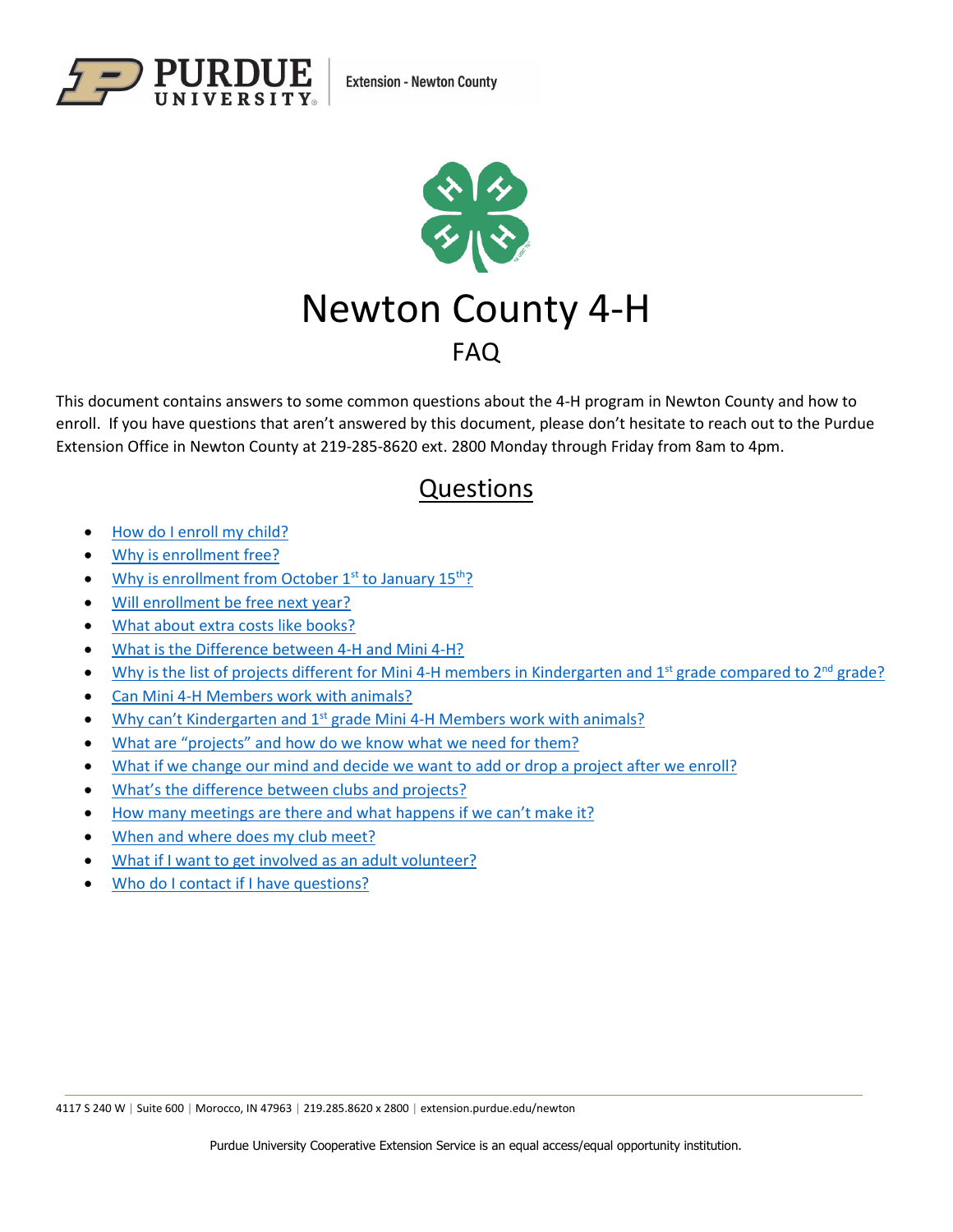

## <span id="page-1-0"></span>**How old does a child have to be to enroll?**

4-H is open to youth in grades 3-12. Youth in grades K-2 can join Mini 4-H. Mini 4-H is always free.

## **How do I enroll my child?**

To enroll in 4-H go t[o http://v2.4honline.com.](http://v2.4honline.com/) If you are a returning member, you will log in with the same email and password you used last year. If you are a new member, click "Don't have an account?" and follow the prompts. If you have any questions about this process, please don't hesitate to contact the Purdue Extension Office at 219-285-8620 ext. 2800 Monday through Friday from 8am to 4pm and we will be happy to help.

This year, the Newton County Government has agreed to support the local 4-H Program by paying the enrollment fee for the first 400 youth to enroll between October 1st and January 15th.

When you register, the website will force you to choose a payment type. Make sure to select cash/check and NOT credit card. Even though you have to select cash/check, you do not need to submit a payment of any kind. Our office will take care of the rest.

Please note that if you pay by credit that we have no way of issuing refunds.

# [\(Back to Top\)](#page-0-0)

#### <span id="page-1-1"></span>**Why is enrollment free?**

This year, the Newton County Government has agreed to support the local 4-H Program by paying the enrollment fee for the first 400 youth to enroll between October  $1^{st}$  and January  $15^{th}$ .

# [\(Back to Top\)](#page-0-0)

## <span id="page-1-2"></span>**Why is enrollment from October 1st to January 15<sup>th</sup>?**

The 4-H Program year runs from October  $1^{st}$  through September 31<sup>st</sup> each year. Most clubs will start meeting more actively after the winter holiday season (late January/early February), and will meet monthly until the Newton County Fair in July. The Indiana State Fair takes place in August, and then most clubs will have an endof-the-year wrap-up meeting and/or completion trip (roller skating or a cookout, for example) in the fall. We want everyone to enroll by January 15<sup>th</sup> to make sure we order enough supplies and project manuals and to make sure that members get as much of a 4-H experience as possible.

## <span id="page-1-3"></span>[\(Back to Top\)](#page-0-0)

## **Will enrollment be free next year?**

No, the Newton County Government has agreed to cover the costs this year, but next year the fees will return. While we can't say for sure what the cost will be for the 2022-2023 year, the cost this year would have been free for youth in Kindergarten-2<sup>nd</sup> grade and \$20/youth in  $3<sup>rd</sup>$ -12<sup>th</sup> grade with a maximum cost of \$60/family. So if you have more than three children, you only have to pay for the first three.

## [\(Back to Top\)](#page-0-0)

<sup>4117</sup> S 240 W | Suite 600 | Morocco, IN 47963 | 219.285.8620 x 2800 | extension.purdue.edu/newton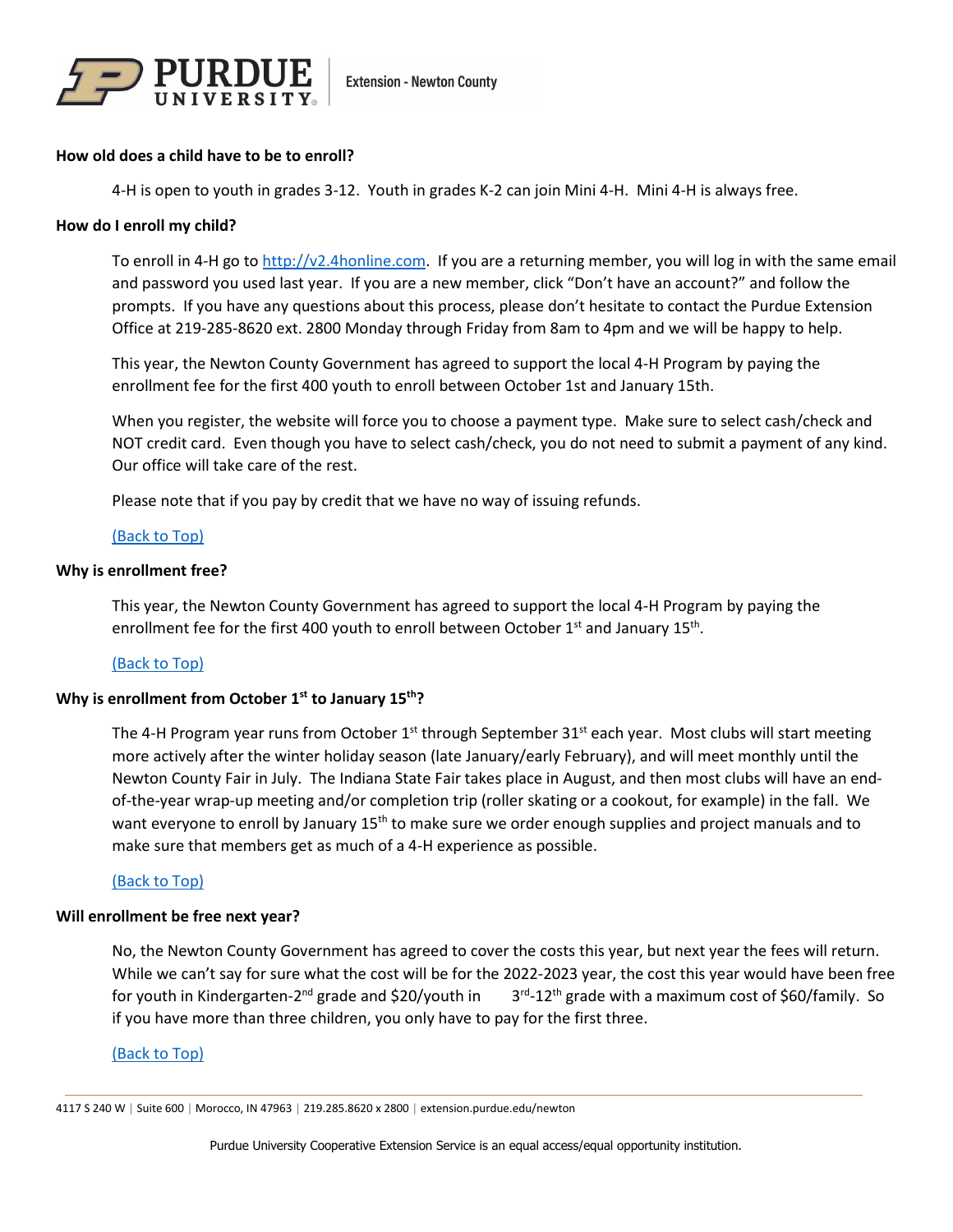

## <span id="page-2-0"></span>**What about extra costs like books?**

The Newton County Fair Board pays for the project manuals for all members who enroll by January 15<sup>th</sup>. If the project manual is lost or destroyed, you will need to purchase an additional copy. This is usually around \$5/manual for non-livestock projects and \$15-\$25 for livestock manuals depending on the species (these are much larger than most other project manuals).

You will be expected to pay for any materials or supplies your chosen project might require, but that varies depending on which projects you sign up for.

Other things like statewide trips and 4-H Summer camp also have costs, but these activities are optional extras and many have scholarships or financial assistance options if needed.

# [\(Back to Top\)](#page-0-0)

## <span id="page-2-1"></span>**What is the Difference between 4-H and Mini 4-H?**

Mini 4-H is designed to be an introduction to the program and is considered non-competitive. This means that while Mini 4-H Members can exhibit projects at the county fair, they aren't competing against each other. Instead, they will get feedback on their work from an older 4-H member and all of the Mini 4-H members that participate will receive blue ribbons. Additionally, Mini 4-H members have a smaller number of projects to choose from than members in grades 3-12. Mini 4-H members in Kindergarten and  $1<sup>st</sup>$  grade have 7 projects (Animal/Livestock Posters, Bugs, Collections, Forestry, Sewing, Space, and Trees) while Mini 4-H Members in 2nd grade have a few more options (Aerospace, Baskets, Beef/Dairy, Cake Decorating, Cats, Construction Toys, Dog Obedience, Foods, Gift Wrap, Goats, Horse & Pony, Models, Poultry/Waterfowl/Turkey, Rabbits, Sewing, Sheep, Sportfishing, Swine, and Woodcraft).

# [\(Back to Top\)](#page-0-0)

# <span id="page-2-2"></span>**Why is the list of projects different for Mini 4-H members in Kindergarten and 1st grade compared to 2nd grade?**

The options for Mini 4-H members in Kindergarten and  $1<sup>st</sup>$  grade are limited so we can avoid overwhelming new families. The manuals and projects that members in Kindergarten and 1<sup>st</sup> grade can select from are designed specifically for that age group and are designed to be easy for families to do together without needing more complex manuals or instruction. Once members are in 2<sup>nd</sup> grade, the project options open up more and the activities become a little more advanced while still being age appropriate. The goal of Mini 4-H is to prepare youth members for the full 4-H experience that starts in 3rd grade.

## [\(Back to Top\)](#page-0-0)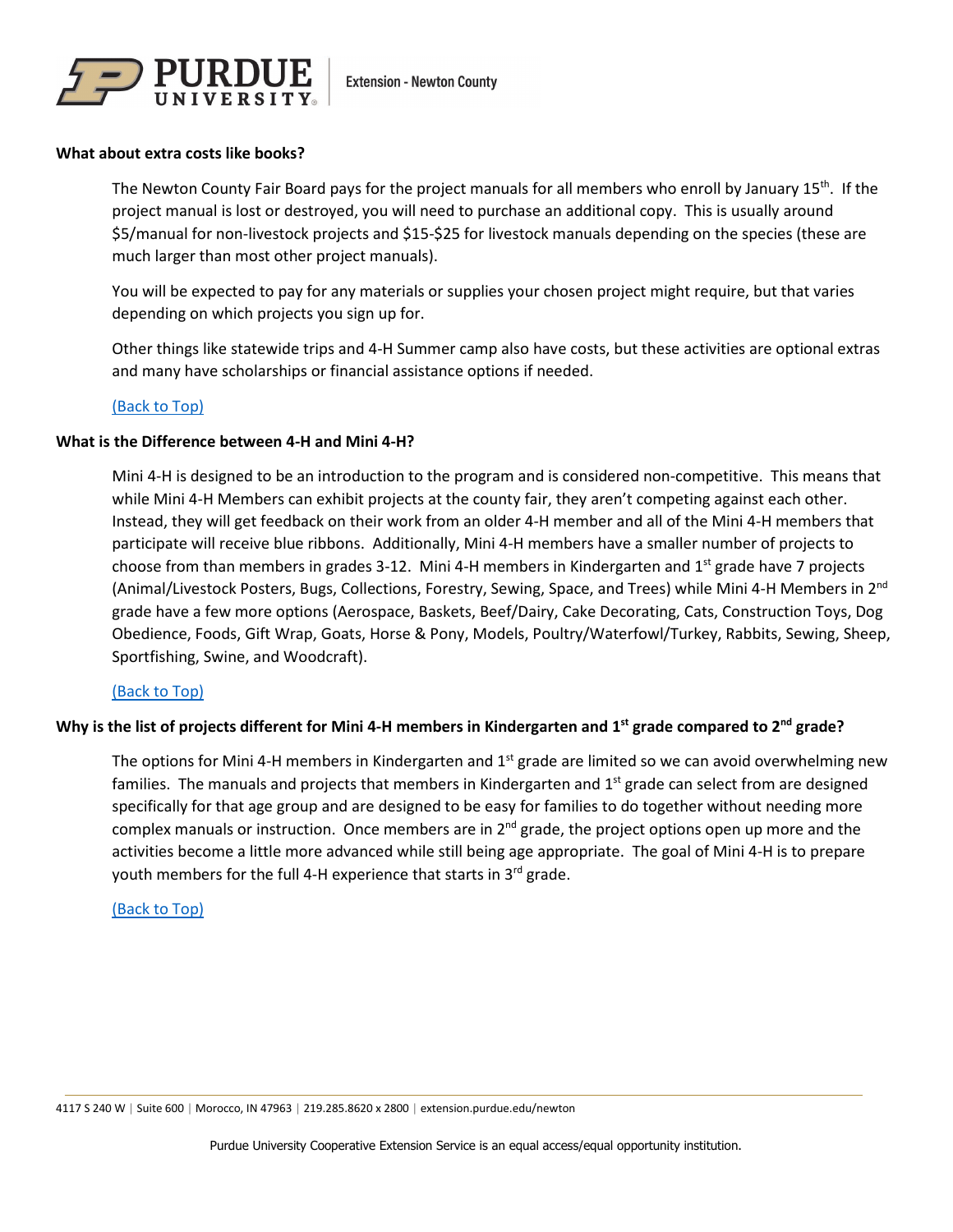

## <span id="page-3-0"></span>**Can Mini 4-H Members work with animals?**

Mini 4-H members in 2<sup>nd</sup> grade will be allowed to show, work with, or care for animal projects after their parent or legal guardian has signed a liability release. Mini 4-H members in  $2^{nd}$  grade my independently show, work with, or care for animals that weight 300 pounds or less. Mini 4-H members may only show, work with, or care for animals over 300 pounds when they are assisted by a parent, legal guardian, or another adult designated in writing by parent or legal guardian. The word "assisted" means that the adult has control of the animal at all times.

## [\(Back to Top\)](#page-0-0)

## <span id="page-3-1"></span>**Why can't Kindergarten and 1st grade Mini 4-H Members work with animals?**

Our first priority for this rule is the safety of the youth. Additionally, for members in Kindergarten and  $1^{st}$  grade we want to focus on introducing them to the 4-H program and building a strong foundation. We have a limited number of projects for Mini 4-H members in Kindergarten and 1<sup>st</sup> grade so we don't overwhelm new youth or families.

# [\(Back to Top\)](#page-0-0)

## <span id="page-3-2"></span>**What are "projects" and how do we know what we need for them?**

Members have the opportunity to learn more about a subject matter that they choose to study through completing hands on activities. We refer to these as projects. Each project has a manual that guides the youth through the learning process as well as a set of guidelines that helps them meet the project requirements. Each project has a beginner, intermediate, and advanced level-this allows youth to build on their knowledge each year and continue to challenge their skills. Projects are meant to be worked on over time, providing an educational opportunity for youth outside of the classroom setting.

When you register, you will pick the club you are joining as well as the projects you are interested in. The Purdue Extension Office in Newton County will then put together all of the manuals and paperwork you need and give them to your club leader to distribute. Usually, this means you will get all of this from your club leader at your first club meeting.

Some projects have project leaders (separate from club leaders). These volunteers offer workshops and support for projects such as the livestock projects, shooting sports, ceramics, drones, and sportfishing. However, many projects such as scrapbooking, cake decorating, collections, genealogy, etc. are projects that members work on independently or with a parent/guardian. If you sign up for a project that doesn't have a dedicated project leader, you are always welcome to contact the Extension Office and we can help answer questions or direct you to resources.

## [\(Back to Top\)](#page-0-0)

4117 S 240 W | Suite 600 | Morocco, IN 47963 | 219.285.8620 x 2800 | extension.purdue.edu/newton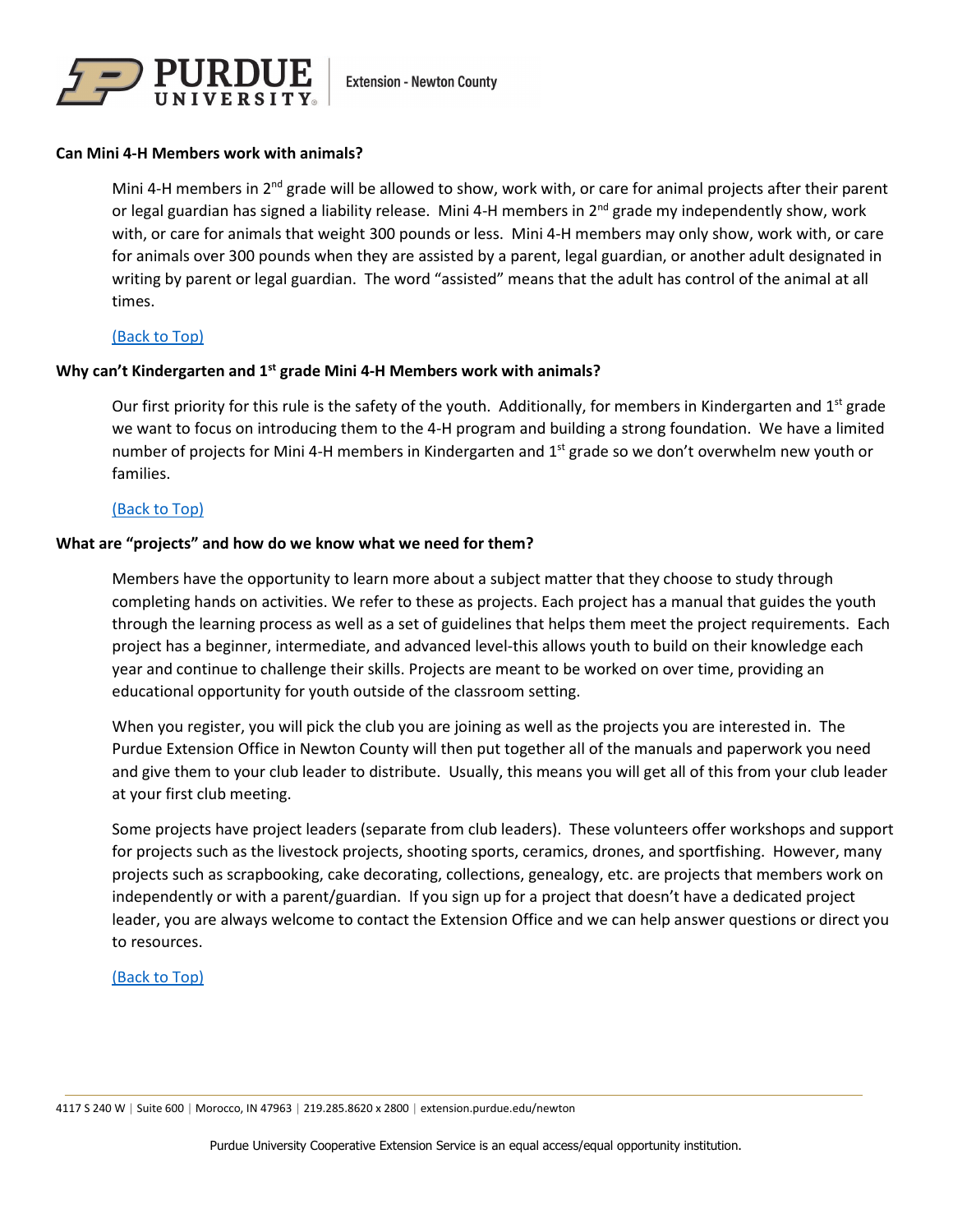

# <span id="page-4-0"></span>**What if we change our mind and decide we want to add or drop a project after we enroll?**

Once you have completed your enrollment, the system won't let you make changes to your projects on your own. Instead, you'll have to contact the Purdue Extension Office and let us know what changes you would like us to make. The reason for this is that if you were to make the changes on your own and didn't let us know, we wouldn't know to get you the new project manuals and paperwork. If you have any changes you need to make, it is important that you contact our office by May 15<sup>th</sup> (the add/drop deadline). If May 15<sup>th</sup> falls on a weekend, you have until the next business day.

# [\(Back to Top\)](#page-0-0)

## <span id="page-4-1"></span>**What's the difference between clubs and projects?**

When you register, you will select a club to join. You are free to join any club in the county, but usually people choose to join the club closest to them:

- Morocco- Busy Beavers
- Morocco- Horse & Pony
- Kentland- City Slickers
- Kentland- Country Hicks
- Goodland- Grant Go-Getters
- Lake Village- North Newton Neighbors
- Roselawn- Lincoln Rough Riders
- Brook- Washington Wonders

Clubs generally meet once per month. At club meetings, youth will learn to conduct a meeting with Robert's Rules of Order and parliamentary procedure, run for and hold officer positions, work on community service projects, do hands-on educational lessons, practice public speaking, and so much more! Clubs might also have special activities like cookouts or end-of-the-year trips.

While some clubs might work on projects, that is not very common since the members will have all signed up for different projects. Some projects (livestock, shooting sports, sportfishing, etc.) require special equipment, training, or settings, and will have meetings in addition to the monthly club meetings. For many projects, youth will work on them either on their own or with the help of their parents/guardians. The projects youth sign up for also determine what the member exhibits at the county fair.

## <span id="page-4-2"></span>[\(Back to Top\)](#page-0-0)